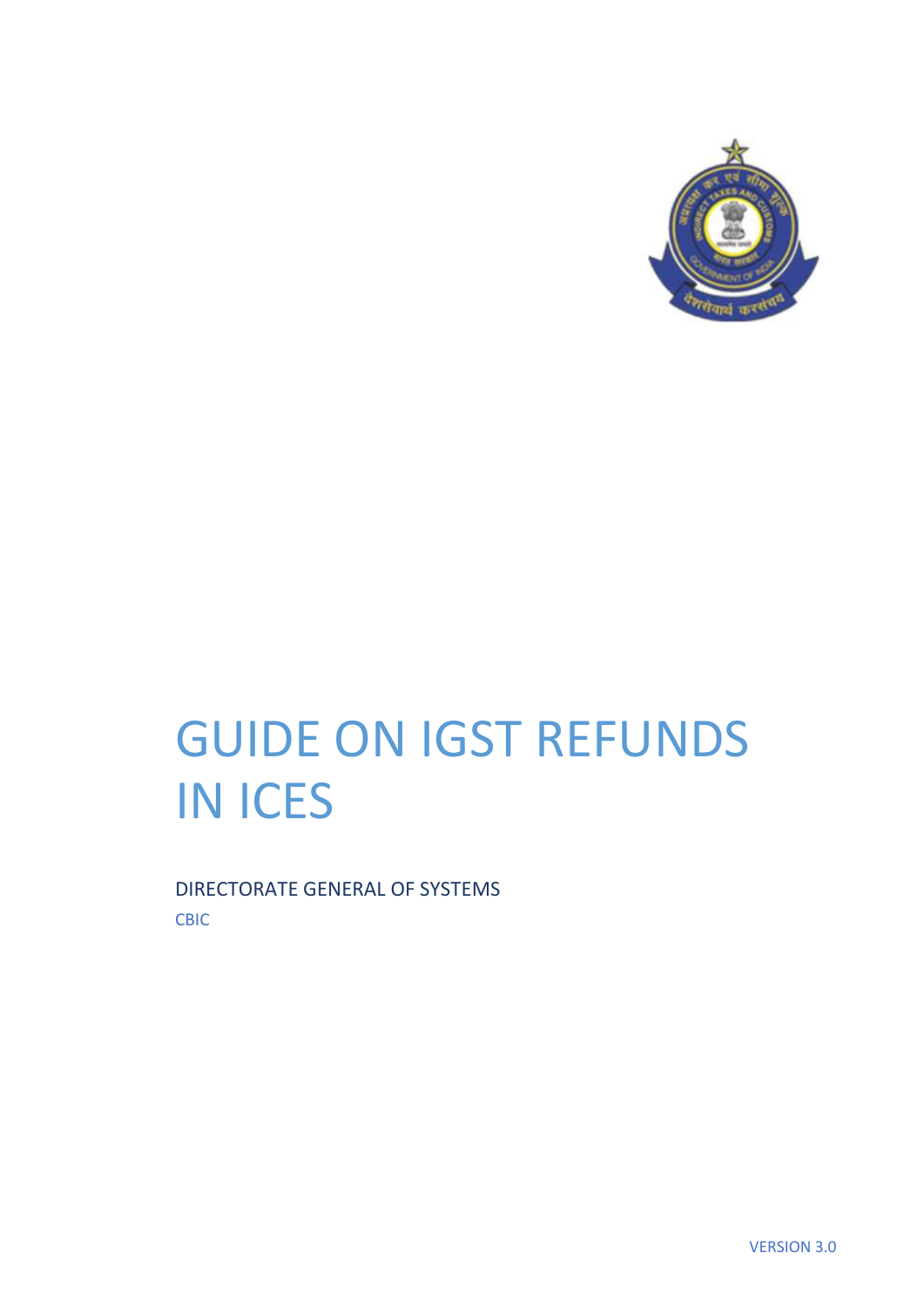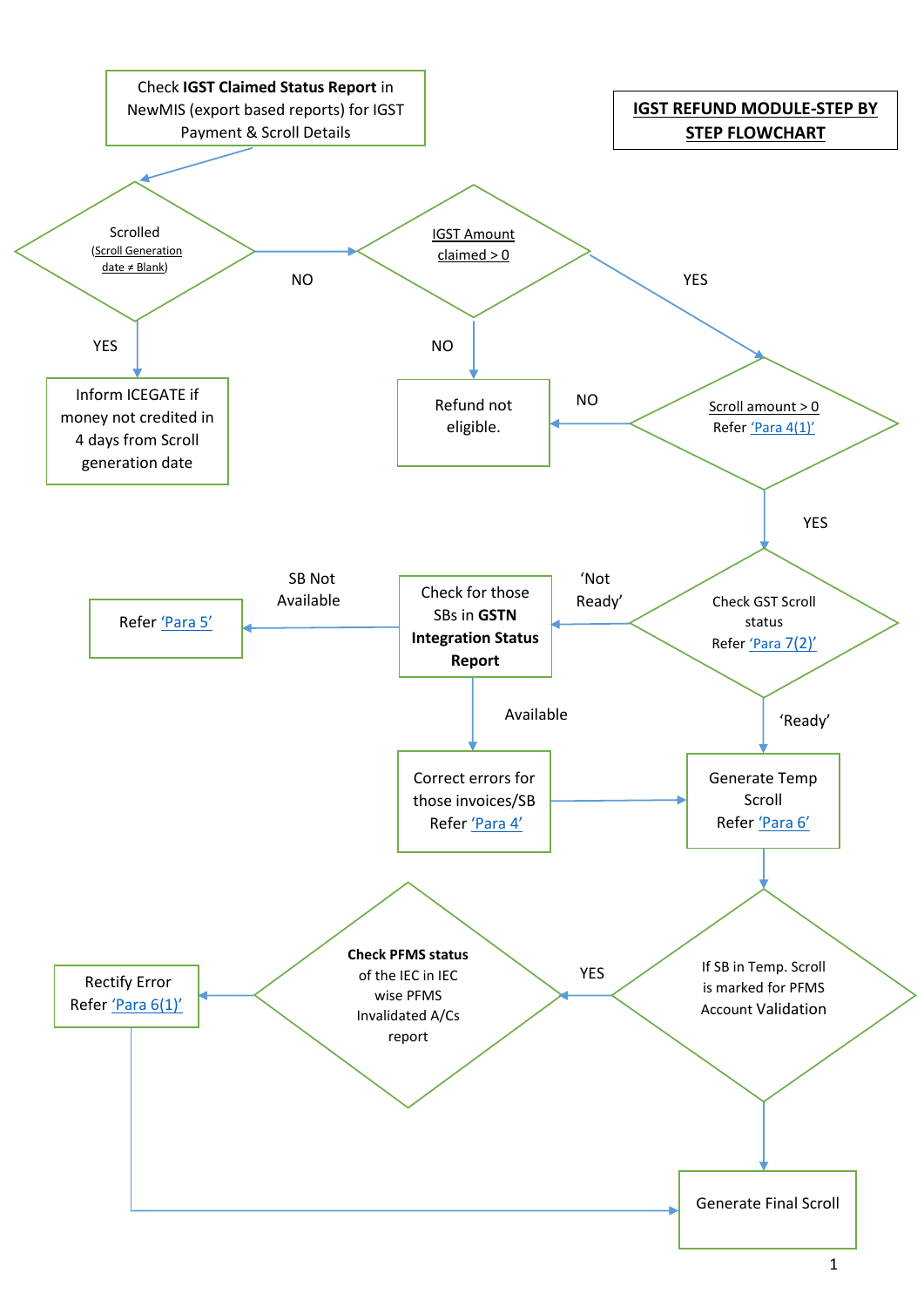## **IGST REFUND MODULE-STEP BY STEP PROCEDURE**

**1.** IGST Refund module for exports is operational in ICES since 10.10.2017. As per Rule 96 of the CGST Rules 2017, dealing with refund of IGST paid on goods exported out of India, the shipping bill filed by an exporter shall be deemed to be an application for refund of integrated tax paid on the goods exported out of India, *once both the export general manifest (EGM) and valid return in Form GSTR-3 or Form GSTR- 3B, as the case may be, has been filed*. Rule 96 further stated that the information on GSTR 1 shall then be transmitted electronically to Customs and the System designated by Customs shall process the refund claim.

**2.** The IGST refund module has been designed in line with the above rule and has an in built mechanism to automatically grant refund after validating the Shipping Bill data with available in ICES against the GST Returns data transmitted by GSTN. The matching between the two data sources is done at Invoice level and any mis-match of the laid down parameters returns following error/response codes:

| Code         | <b>Meaning</b>                         |  |
|--------------|----------------------------------------|--|
| <b>SB000</b> | Invoice successfully validated         |  |
| SBV00        | SB already validated successfully      |  |
| SB001        | <b>Invalid SB details</b>              |  |
| SB002        | <b>EGM</b> not filed                   |  |
| SB003        | <b>GSTIN</b> mismatch                  |  |
| SB004        | Invoice already received and validated |  |
| <b>SB005</b> | <b>Invalid Invoice Number</b>          |  |
| SB006        | Gateway EGM not available              |  |

**3.** If the necessary matching is successful, ICES shall process the claim for refund and the relevant amount of IGST paid with respect to each Shipping Bill or Bill of export shall be electronically credited to the exporter's bank account as mentioned with the Customs authorities.

# **4. Discussion on Error Codes:**

# <span id="page-2-1"></span><span id="page-2-0"></span>**(i) SB000: Successfully Validated**

This response code comes when all the decided parameters like GSTIN, SB number, Invoice Number etc. match between GSTN and Customs databases. This code implies that the SB is ripe for inclusion in the IGST refund scroll. However, it might happen that even with SB000, the SB does not appear in the refund scroll. This could be due to:

- a) The exports might have been made under bond or LUT, hence not liable for refund.
- b) If a shipping bill covers multiple invoices, few of the invoices might have been successfully validated with code SB000 whereas other invoices might be stuck with any of the other errors.
- c) Higher rate of Drawback has been claimed for that SB, thus making the SB ineligible for IGST refund.
- d) Where the IGST claim amount is less than Rs. 1000/-.

In all the above cases, the scroll amount (check SB Wise IGST Claimed Status Report) shall automatically become zero and the SBs shall not be included in the refund scroll. There are two more reasons where the SBs will figure in the Temporary IGST Scroll but not in the Final Scroll. This could happen if there is an alert/suspension on the IEC in ICES or if the account of the IEC is not validated by PFMS. These cases have been elaborated in Para 6 below.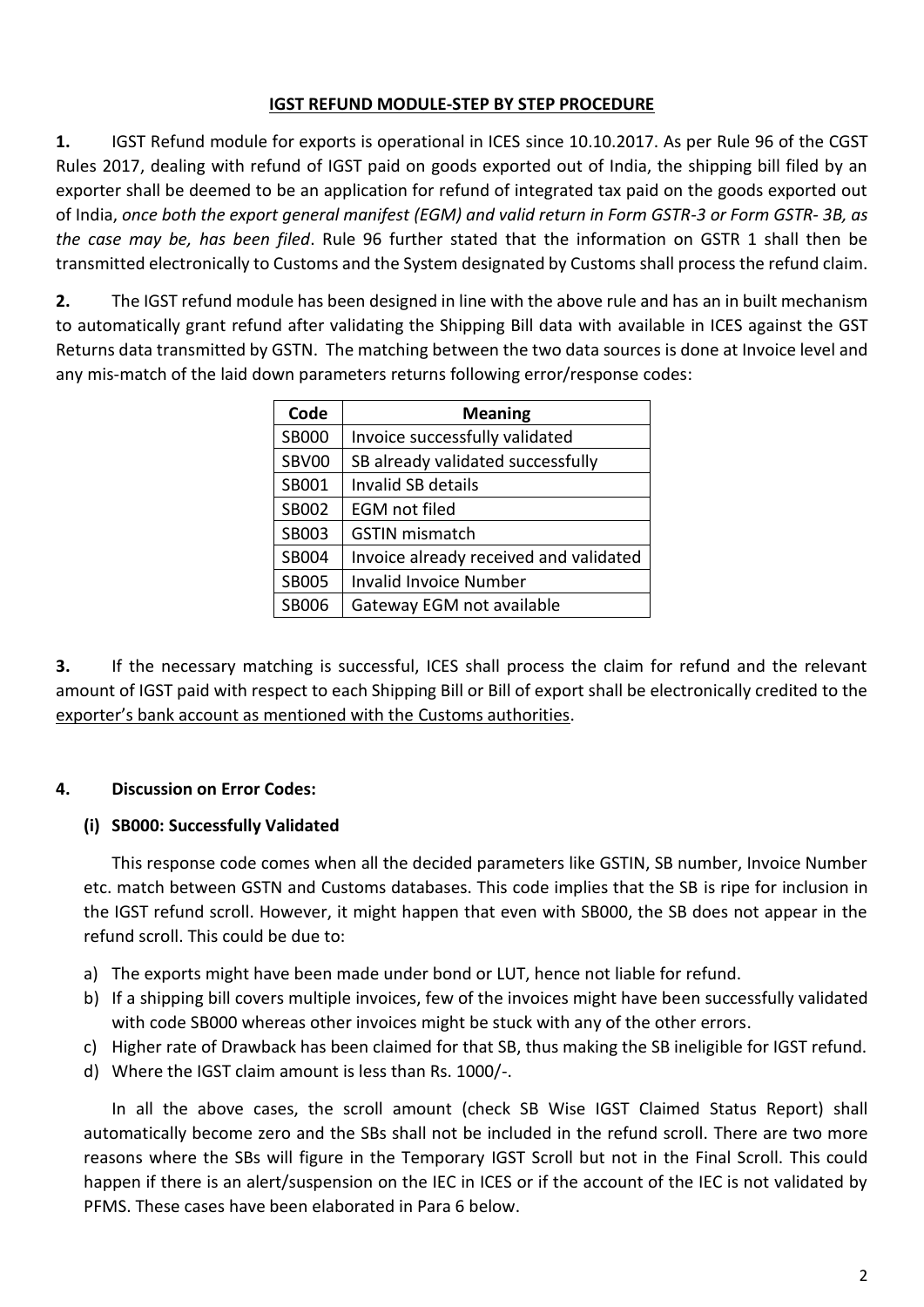In respect of (a) above, there may be cases that the exporter has erroneously declared exports under LUT or zero IGST amount paid in the Shipping Bill while actually having declared and paid it in the GST Returns. Such cases can be dealt with through the officer interface as detailed in Annexure D.

## **(ii) SB001: Invalid Shipping Bill Number**

This may occur due to a mismatch between the SB No. furnished in GSTR-1/6A and the SB No. with customs. The possible reason for such mismatch could be a clerical error made by the exporter at the time of filling of GSTR-1/6A, which can be rectified by making amendments in GSTR-1 by using *Form 9A.* Form 9A has been made available by GSTN w.e.f 15.12.2017 in exporter's login at the GST Common Portal.

#### **(iii) SB002: EGM not filed**

Exporter may approach the Shipping Linesto file the EGM immediately. If EGM is already filed by shipping Line correctly, "Revalidate EGM" option may be used by EGM Officer.

#### **(iv) SB003: GSTIN mismatch**

This error occurs when GSTIN declared in the SB does not match with the GSTIN used to file the corresponding GST Returns. In this case too, the Exporter may be asked to make necessary adjustments in GSTR-1 by use of amendment *Form 9A.* If, however, the exporter has declared PAN instead of GSTIN in the Shipping Bill, the option to sanction the refund through officer interface shall be available, provided that the PAN given in the SB matches with the PAN of the GSTIN used to file the returns. Even in cases where the exporter has used one GSTIN to file the returns and another GSTIN issued on the same PAN to file the SB, officer interface can be used to sanction the refund. Detailed procedure is given in Annexure D.

## **(v) SB004: Record already received**

This error code occurs due to duplicate/repeat transmission of SB-Invoice record from GSTN. The previous transmission would have already been validated with SB000 by ICES. Since these invoices are already validated, this response code may not be treated as an error. The scroll status of such SBs can be checked. If, however, the corresponding SBs are not getting scrolled out despite having SB004 response code, the reasons could be any of those listed above in para 4(i) for SB000 cases.

## **(vi) SB005: Invalid Invoice Number**

This is the most common error faced by the exporters, which occurs due to mismatch of invoice number as declared in the Invoice Table in the SB and that declared in the GSTR 1 for the same supply. This can happen due to:

- a) Typographical mistake while entering data in GSTR 1 or the SB.
- b) The exporter uses two sets of invoices, one invoice for GST and another invoice for exports resulting in mismatch of invoice numbers.

After the implementation of GST, it was explained in the advisories issued by this directorate and the PN issued by the commissionerates that the details an exporter is required to enter in the "invoice"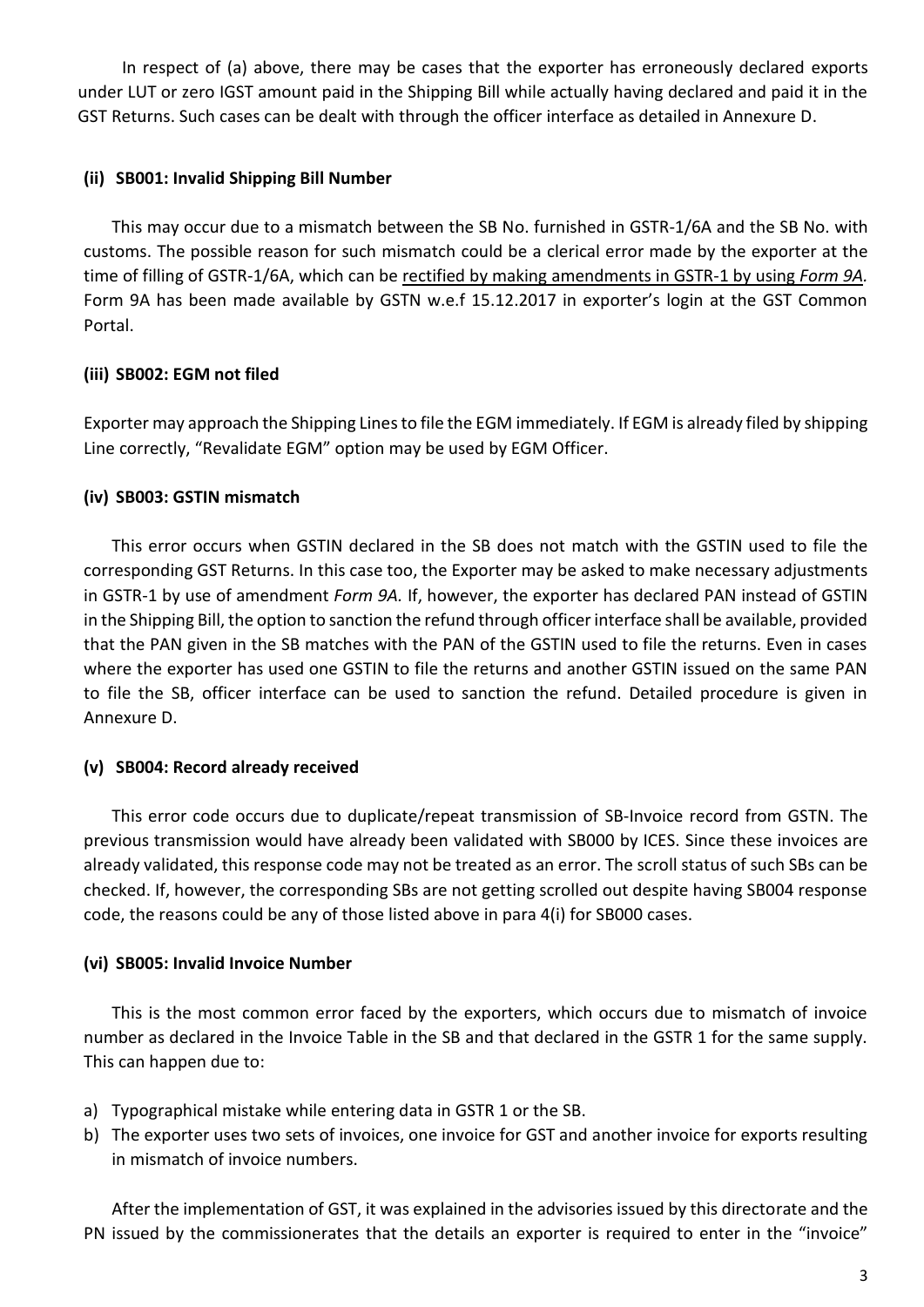column while filing the SB pertains to the invoice issued by him compliant to GST Invoice Rules. The invoice number shall be matched with GSTN to validate exports and IGST payment. It was understood that there would not be any difference between Commercial Invoice and GST Invoice after GST since as per the GST Laws, the IGST is to be paid on the actual transaction value of the supply between the exporter and the consignee, which should be the same as the one declared on the commercial invoice. However, cases have been noticed on the continuing use of separate commercial invoice leading to mismatch.

If SB005 is due to a data entry mistake in GSTR 1, it can be amended now in Form 9A. But any mistake in the SB cannot be amended once EGM is filed. Also, if the exporter has indeed used a separate invoice in the SB, he cannot include that in his GSTR 1 in lieu of his GST Invoice. Thus SB005 error, largely, cannot be corrected by any amendment either in GSTR 1 or in the Shipping Bill. Considering the large number of SBs failing in refund procedure due to invoice mismatch, an interim procedure was approved by FM, for a specified period wherein invoice matching was replaced with Shipping Bill matching. In this procedure, those SBs stuck in SB005 alone with only one invoice declared against them, both at Customs as well as GSTR1, were considered for refund sanction based on certain parameters. For the remaining cases also, a mechanism has now been designed in ICES in line with Boards Circular 05/2018 dt. 23.02.2018. the procedure is detailed in Annexure C. It may, however, be noted that these interim workarounds shall only be available as a one-time measure for the past SBs. Hereafter, it is advised that the exporters be informed to not repeat this mistake and ensure that the same GST compliant export invoice is declared at both ends.

#### **(vii) SB006: Gateway EGM not available**

In case of ICDs, if the Gateway EGM is not filed electronically or is stuck in some error, response code SB006 shall appear. It is noticed that Gateway EGM in case of many ICD's Shipping Bills have been manually filed, which shall not suffice and the EGM shall have to be filed in ICES at the gateway port.

Gateway EGM pendency and error reports can be viewed in NewMIS role. The Gateway EGM details can also be checked by the exporters on ICEGATE website. In case of pending Gateway EGMs, Shipping Lines may be approached at gateway ports to file supplementary EGMs expeditiously. The essential steps to file the gateway EGM successfully are:

- a) File Train/Truck Summary immediately after cargo leaves the ICD.
- b) Ensure that shipping Line mentions the ICD SB in his EGM filed at gateway port along with the transference copy received from gateway port.
- c) Errors may be rectified through amendment in Service Centre and approved by proper officer. Some of the common EGM errors and their corrective action have been elaborated in Annexure B.

## **(viii) SBV00 – SB already validated**

This response code comes in cases of SBs which had certain mismatch error(s) but was validated and sanctioned through the officer interface utility as detailed in Annexure C and D. Even for those single invoice SBs with invoice mismatch where the refund was sanctioned as per the interim procedure mentioned under para (vi) above, SBV00 shall appear. Since these SBs are already validated, this response code may not be treated as an error. The scroll status of these SBs shall also be "Ready" in the IGST Claimed Status Report.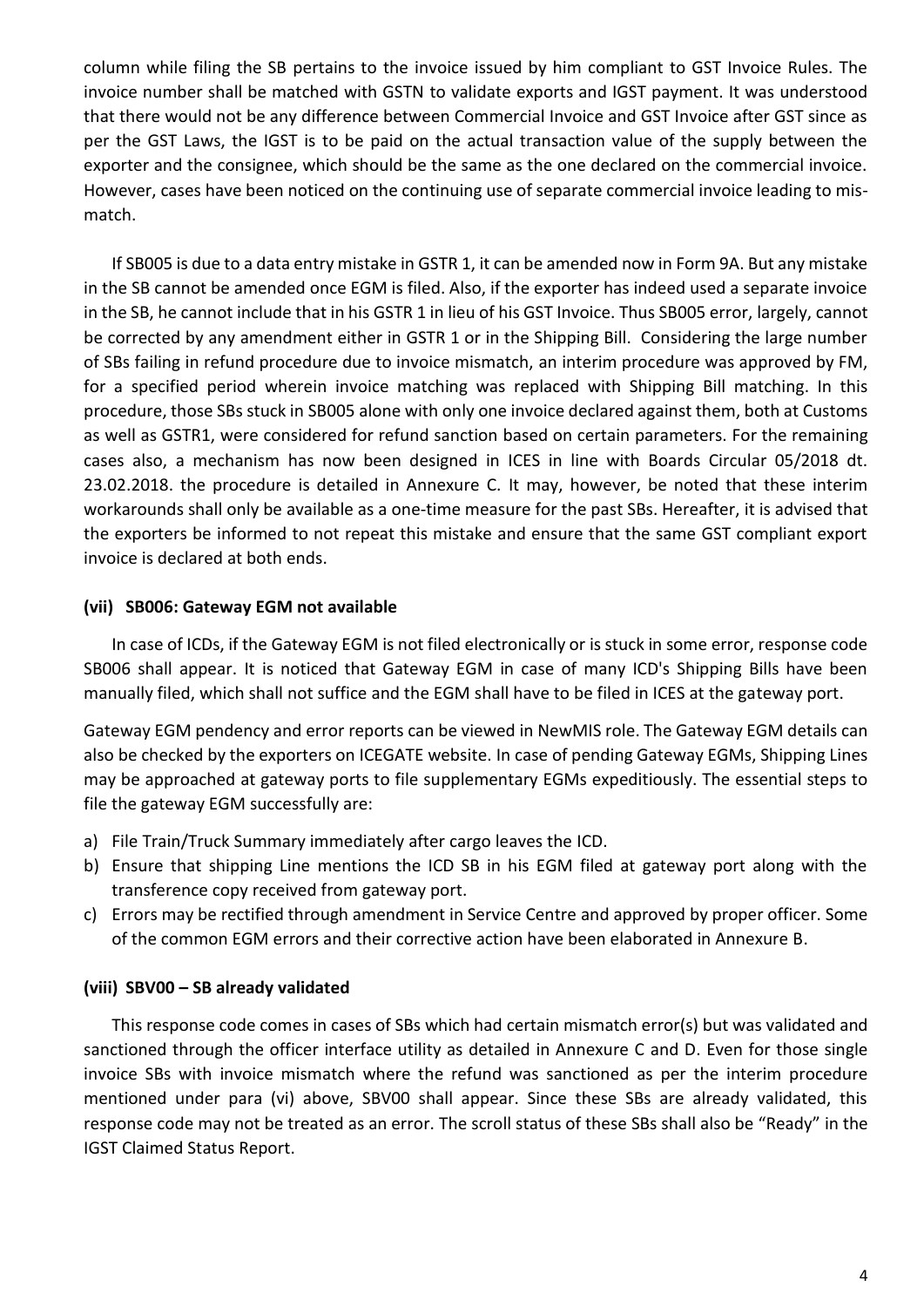## <span id="page-5-2"></span>**5. Non Transmission of Returns Data from GSTN**

The above error codes can be seen by the field officer in the GSTN Integration Status Report in NewMIS. But this report includes **only those SBs on which the IGST validation procedure is run**. This view is also available to exporters in their ICEGATE login. As mentioned above, the validation procedure for IGST refund is run only for those SBs where EGM has been filed and for which the GSTN has transmitted the GSTR 1 returns data to Customs. There are primarily two conditions for GSTN to transmit the data:

- a) Both, GSTR1/6A and GSTR3B should have been filed for that supply
- b) Invoice details (Invoice no, Invoice date or Port Code) are missing or are incorrect for that supply in GSTR 1
- c) The cumulative IGST paid on exports declared in GSTR 3B (table 3.1 b) **upto** the month should not be less than that declared in GSTR1/6A

In respect of (a) and (b) above, the exporter can file or amend the returns accordingly. In case of (c), if the exporter has paid lesser amount in Table 3.1b of GSTR 3B, he can pay the remaining amount in the next GSTR 3B. Since GSTN compares the cumulative amounts, once the difference is paid and the cumulative of GSTR 3.1b becomes greater or equal to the cumulative of GSTR 1-Table 6A, GSTN would start transmitting the data to ICEGATE. However, in cases where the IGST on exports in GSTR 3B has been paid in the column for domestic interstate supplies (Table 3.1a) instead of Zero Rated Supplies, procedure as detailed in Board's Circular 12/2018 dated 29.05.2018 may be followed. If the exporter finds that even after the correct filing of returns as above, their SBs do not reflect in this report, they may be advised to write to GSTN helpdesk.

## <span id="page-5-1"></span>**6. Scroll Generation:**

The refund of IGST on exports shall be given by generating a scroll of eligible Shipping Bills. The temporary IGST refund scroll shall be generated by the authorized officer in the CLK role in ICES. Consequently, permanent scroll shall be generated by the authorized officer in the AC\_DBK role. *Only those SBs for which Temporary Scroll has been generated shall be considered for final scroll.* Once the final scroll is generated, there is no further action required from the sanctioning officer. The scroll will automatically be transmitted to PFMS and there is no further need to send the scroll to the bank separately.

If a Shipping Bill is appearing in Temporary IGST refund scroll but not in Permanent IGST scroll, there could be two reasons for this:

- <span id="page-5-0"></span>a) Account details of the exporter have not been validated by PFMS and these scrolls may appear with the "#" tag. A report consisting of account details which are not validated by PFMS is available both in New MIS role and COM role in ICES. The exporter may be advised to furnish correct bank account details to the proper officer in order to update the same in ICES through CLK role. List of possible PFMS errors reflected in the report and their solution is enclosed as Annexure A.
- b) IEC of the exporter might have been suspended by the customs house for want of arrears and e-BRC etc. The SBs shall be available in the final scroll once the suspension is revoked.

There may be cases where the money does not get credited to the exporter's account despite the SB having scrolled out successfully. Primarily, the two possible scenarios are:

i. The entire scroll gets rejected by PFMS. This happens in cases where the account details available with PFMS at the time of receipt of scroll is different than that in the scroll for one or more IECs. In such cases, the jurisdictional System Manager, after having confirmed that the money was indeed not credited to any of the exporters' accounts from that scroll, can write to ICEGATE helpdesk at once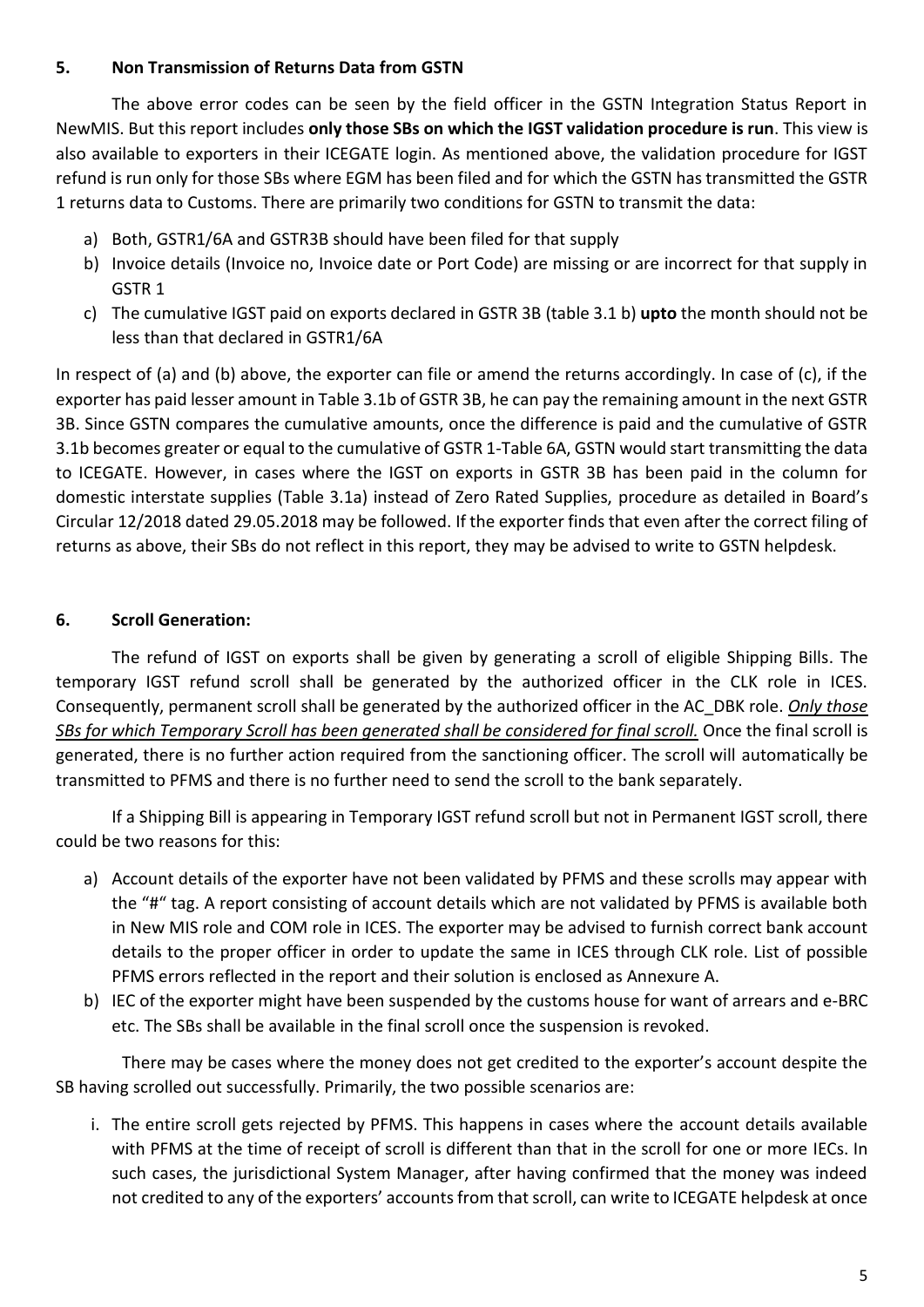giving the scroll details. The reconciliation and scroll cancellation process may take 2-3 weeks. Once the scroll is cancelled, the SBs shall again be available for the next scroll.

ii. The scroll gets accepted by PFMS but the accounts of some exporters get failed by the respective banks due to inactive or invalid account. In such cases, only the exporters with failed accounts shall not have the credit of the refund. These are referred to by PFMS as "Failed after Success" cases for which ICES Advisory 21/2018 dated 17.05.2018 may be seen for the interim procedure to be followed.

## **7. Reports Available with Field Officers:**

- i. Field officers can check **GSTN Integration Status Report** in NewMIS role in Export Based Reports and view above response codes for each SB.
- <span id="page-6-0"></span>ii. **The SB wise IGST Claimed Status Report** gives details of the IGST amount claimed in Shipping Bill along with the status of its verification with GSTN data and consequent status of scroll. "Not Ready" status in this report implies that either the GST Returns data for this **SB has not been received from GSTN** or that the SB is stuck in some error (which can be checked in the integration status report). It may be noted here that this report is generated as per the SB data available with ICES. There may be some SBs which figure in this report but do not figure in the GSTN Integration Status Report. As mentioned above, the GSTN Integration Status report is available only for those SBs for which the GST returns data has been received from GSTN and therefore, may not have all the SBs filed in ICES.
- iii. The **list of IECs where account details are not validated in PFMS** is also available as a report in Export Based Reports.
- iv. **SB wise IGST Verified but Refund Not Granted Report** also shows the scroll status and PFMS validation status for each SB in a single report. This report also includes those SBs for which data has been received from GSTN and validation procedure has been run.
- v. **Gateway EGM Pendency and Error reports** are also available in NewMIS under EGM Based Reports. SB wise EGM error code can be ascertained from here for corrective action.

In addition to the above reports, there are other reports also which give details on different parameters relevant to IGST refund for each SB/IEC/GSTIN like,

- **IFC wise IGST Claimed**
- GSTIN wise count of SBs/EGMs
- IEC wise Refund Granted/Not Granted etc.

Reports and Advisories are also available for officers on Antarang.

# **8. ROLE OF THE EXPORTER:**

- i. The exporter has the option to check the GST validation Status for his SBs in his ICEGATE website login. This report shows the exporter the response/error codes for each of his SBs wherever data has been received from GSTN. The reasons for non-receipt of data from GSTN have already been elaborated above.
- ii. The exporter also has the option to view the SB details relevant for IGST validation on the ICEGATE website. The exporter can view this while filing the GST Returns and ensure that the details are entered accurately in the Returns as well so that no mismatch occurs.
- iii. In case, the exporter's account is not validated by PFMS, he may approach jurisdictional Customs commissionerate with correct account details and get it updated in ICES.
- iv. If the exporter is not getting the refund due to suspension/alert on his IEC, he may clear his dues or submit e-BRC and have the suspension revoked.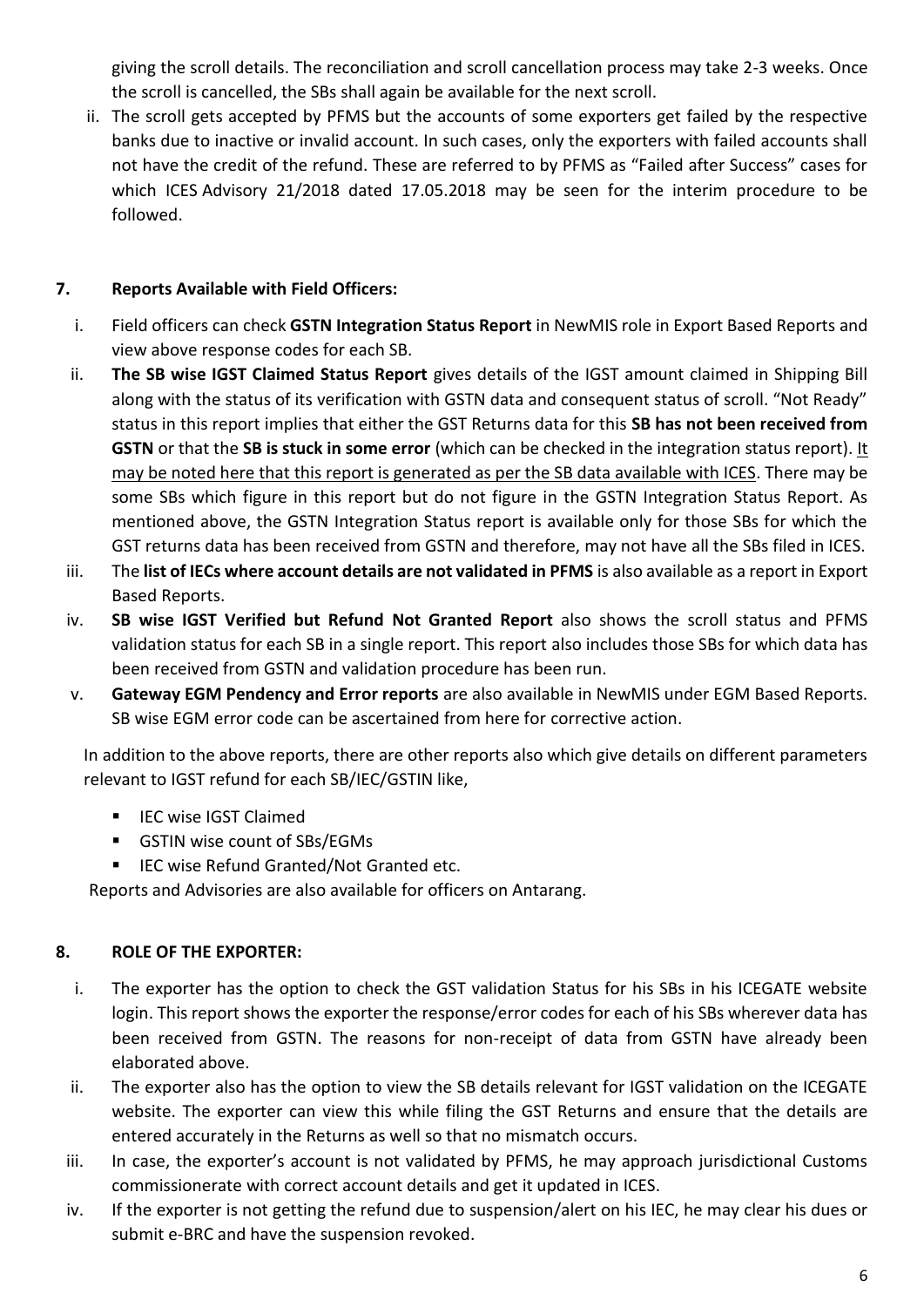# **Annexure A: Errors in PFMS Validation and their Rectification**

| S.No.          | <b>Error Code</b> | <b>Error Description</b>                                                                                 | <b>Rectification</b>                   |
|----------------|-------------------|----------------------------------------------------------------------------------------------------------|----------------------------------------|
|                |                   | Error in reading file, File is malformed or Failed during                                                | Not Applicable -                       |
| 1              | <b>TBE0001</b>    | schema validation.                                                                                       |                                        |
| $\overline{2}$ | <b>TBE0002</b>    | Mandatory Tags values are missing in the Header Part.                                                    | Not Applicable                         |
| 3              | <b>TBE0003</b>    | <b>Invalid Batch Format</b>                                                                              | Not Applicable                         |
| 4              | <b>TBE0004</b>    | Duplicate Batch ID/Message ID not allowed.                                                               | Not Applicable                         |
| 5              | <b>TBE0005</b>    | <b>Invalid Assessee Type</b>                                                                             | Not Applicable                         |
|                |                   | Same [Assessee Code, Location Code, Assessee Type,                                                       | Submit again                           |
|                |                   | Source] already exists in PFMS. This validation will be                                                  |                                        |
| 6              | <b>TBE0006</b>    | not be applied for Update and Delete type requests.                                                      |                                        |
|                |                   | [Assessee Code, Location Code, Assessee Type, Source]                                                    | Submit Again                           |
|                |                   | not exists in PFMS. This validation will be applied for                                                  |                                        |
| 7              | <b>TBE0007</b>    | Update and Delete type requests.                                                                         | <b>Check the Account Number</b>        |
|                |                   |                                                                                                          | for correctness - Submit               |
|                |                   |                                                                                                          | correct details: Ensure that           |
|                |                   | Rejected by Bank, As per Bank Account Number is                                                          | details are submitted only             |
| 8              | <b>TBE0008</b>    | Invalid.                                                                                                 | once during the day                    |
|                |                   |                                                                                                          | Not applicable - May occur             |
| 9              | <b>TBE0009</b>    | Bank Name is not as per PFMS Bank Master.                                                                | only with other errors                 |
|                |                   |                                                                                                          | <b>Check the Account Number</b>        |
|                |                   |                                                                                                          | for correctness - Submit               |
| 10             | TBE0010           | Bank Account details have not been provided                                                              | correct details                        |
| 11             | TBE0011           | Mobile Number should be of 10 digits only.                                                               | Not Applicable                         |
|                |                   |                                                                                                          | Inform DG systems for                  |
| 12             | TBE0012           | Invalid Value for Location Code                                                                          | rectification                          |
| 13             | TBE0013           | <b>Invalid Value for Division Code</b>                                                                   | Inform DG systems for<br>rectification |
| 14             | TBE0014           | Invalid value for Purpose, It should be A/U/D.                                                           | Not Applicable                         |
|                |                   |                                                                                                          | Check the IFSC Code for                |
|                |                   |                                                                                                          | correctness - Submit correct           |
| 15             | <b>TBE0015</b>    | Invalid IFSC Code.                                                                                       | details                                |
|                |                   |                                                                                                          | <b>Check the Account Number</b>        |
|                |                   |                                                                                                          | for correctness - Submit               |
| 16             | TBE0016           | Rejected by Bank, Account No does not exist in Bank                                                      | correct details                        |
|                |                   |                                                                                                          | Check the Account Number               |
|                |                   |                                                                                                          | for validity - Submit correct          |
| 17             | TBE0017           | Rejected by Bank, Account status is closed.                                                              | details                                |
|                |                   | Duplicate Assessee Details [Assessee Code, Location<br>Code, Assessee Type, Source] Found In The File. - | Submit Again                           |
| 18             | <b>TBE0018</b>    | Applied for ICEGATE. Can be modified for ACES                                                            |                                        |
|                |                   |                                                                                                          | Submit another valid Account           |
| 19             | TBE0019           | <b>Blocked Account</b>                                                                                   | details                                |
|                |                   | One or more mandatory tags values are missing in the                                                     | Not Applicable                         |
| 20             | <b>TBE0020</b>    | detail section.                                                                                          |                                        |
|                |                   |                                                                                                          | Inform DG System for                   |
| 21             | TBE0021           | IFSC Code does not exists in PFMS.                                                                       | Rectification                          |
|                |                   | Actual records count and No. of records in details, it                                                   | Not Applicable                         |
| 22             | <b>TBE0022</b>    | should be same.                                                                                          |                                        |
| 23             | <b>TBE0023</b>    | Assessee already exists.                                                                                 | Submit Again                           |
| 24             | TBE0024           | Assessee code does not exist during update.                                                              | Submit Again                           |
| 25             | <b>TBE0025</b>    | More than one record found during update data.                                                           | Submit Again                           |

*" Not Applicable" means that these are Structural errors which shall not appear in this report.*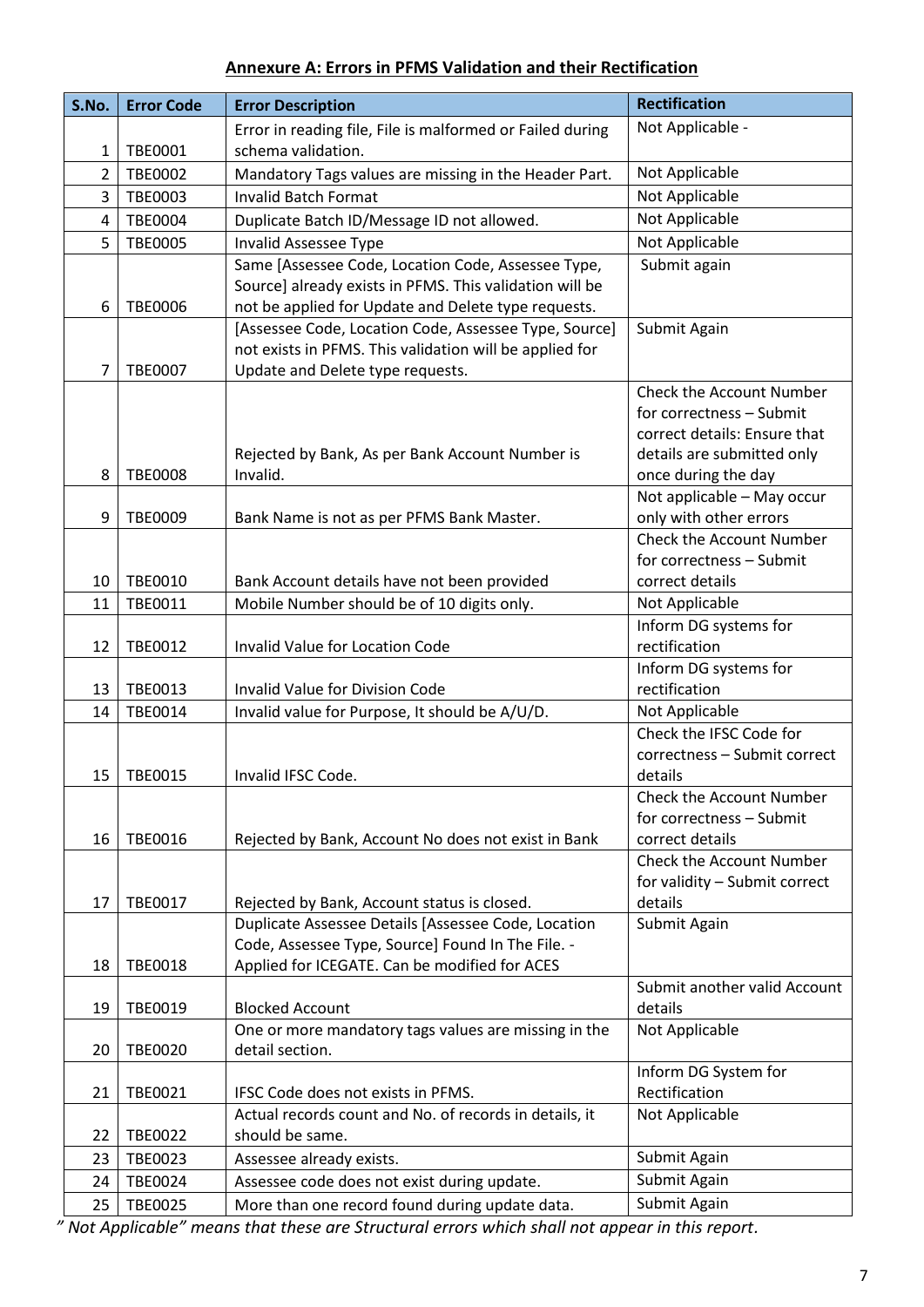## **Errors at Gateway Port – SB002 error**

## **Container No. Mismatch (Error Code: C)**

If the Container Number mentioned in the Shipping Bill(S/B) differs from the Container Number mentioned in the EGM against that S/B, EGM will be submitted with error flag 'C' and the S/B will move to the EGM Error Queue with this error code.

(i) If the mistake is in the EGM, request for EGM Amendment – Update has to be submitted at the service centre. This EGM Amendment has to be approved by proper officer.

(ii) If the mistake is in the S/B, Container Number has to be amended in the S/B.

## **Number of Container Mismatch (Error Code: N)**

If the Total Number of Containers mentioned in the S/B differs from the Total Number of Containers mentioned in the EGM against that S/B, EGM will be submitted with error flag 'N' and the S/B will move to the EGM Error Queue with this error code.

(i) If the mistake isin the EGM, request for EGM Amendment – Delete has to be submitted at the service centre for deleting the concerned SB from EGM. This EGM Amendment has to be approved by the proper officer. After deletion, Amendment – Add has to be submitted at the service centre for adding SB with correct details. This too shall then be approved by the proper officer.

(ii) If the mistake is in the S/B, post stuffing stage, direct amendment is not possible in the S/B. In those cases, a procedure as detailed separately below has to be followed.

## **LEO date greater than Sailing Date (Error Code: L)**

If LEO granted for a S/B is cancelled in the System for amendments, the same would be granted again after carrying out the amendments in the System. If Sailing Report for the vessel (EGM), under which the said S/B is covered, is entered in the System before granting the subsequent LEO, then EGM will be submitted with error flag 'L'

At times, while entering the Sailing Report, the Preventive Officer posted at Harbour Main Gate may enter the sailing date wrongly.

There is no option to rectify this error. In such cases, officers posted in EDC have to be contacted for exercising the option "Forceful Removal of SBs from EGM-ERROR", which will remove the concerned S/B from the EGM Error queue.

## **Nature of Cargo Mismatch (Error Code: T), Number of Packets Mismatch (Error Code: P)**

(i) If the mistake is in the EGM, request for EGM Amendment – Update has to be submitted at the service centre. This EGM Amendment has to be approved by the officers posted in EDC.

(ii) If the mistake is in the S/B, post stuffing stage, direct amendment is not possible in the S/B. In those cases, a procedure as detailed separately below has to be followed.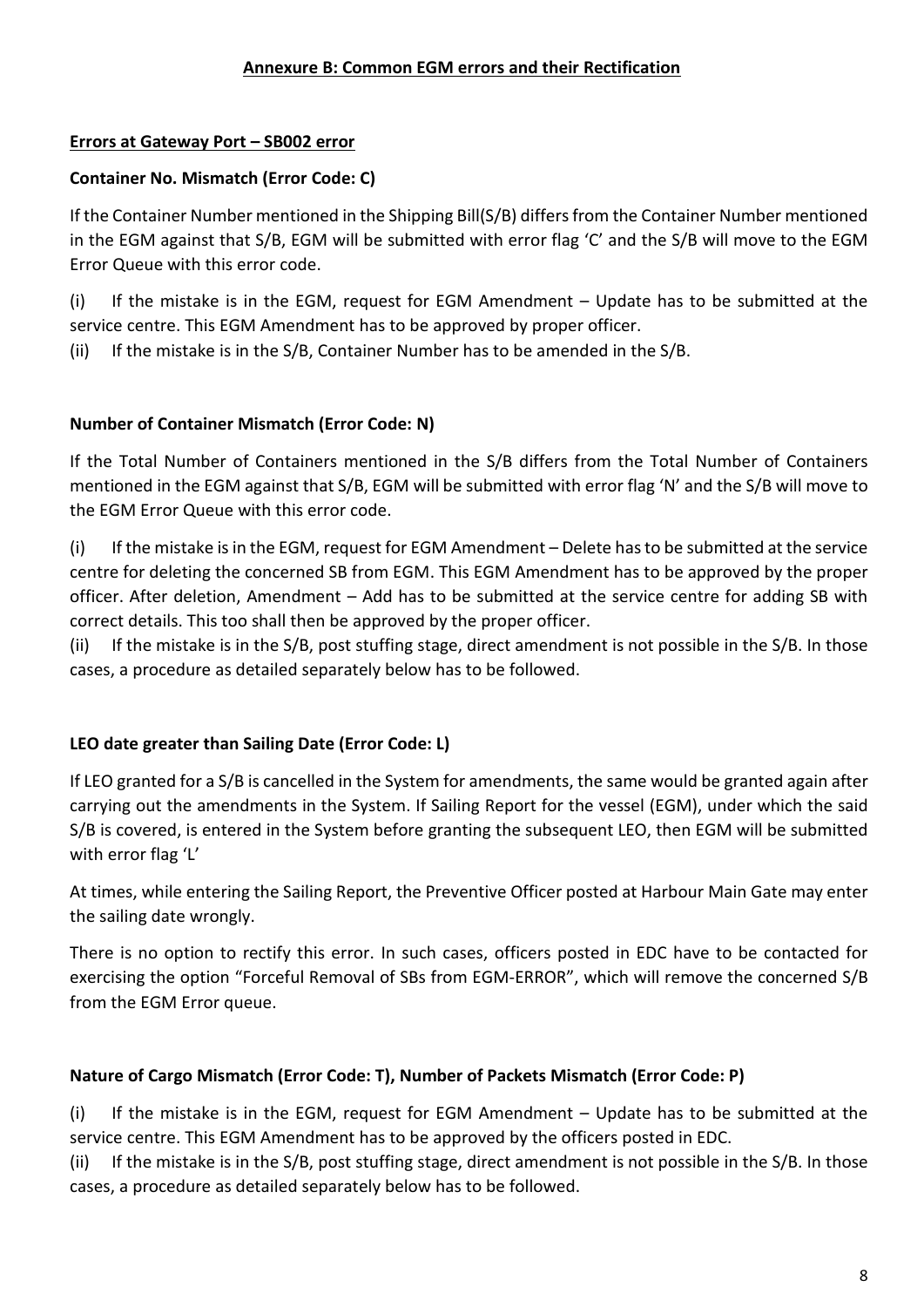## **Procedure for correcting errors in Shipping Bill filed at Gateway Port (for SB002 error):**

(i) Annexure has to be submitted at the Service Centre for EGM Amendment Delete for deleting the concerned SB from the EGM. This EGM Amendment has to be approved by proper officer.

(ii) After the approval of deletion, LEO granted for the concerned S/B has to be cancelled.

(iii) After the cancellation of LEO, amendments have to be carried out at the Service Centre, as per the procedure. These SB Amendments have also to be approved.

(iv) After the approval, Goods Registration and LEO has to be granted again in the System.

(v) After granting of LEO, Stuffing Report, if required, has to be entered in the System.

(vi) After LEO and/or Stuffing, Annexure has to be submitted at the Service Centre for EGM Amendment– Add for including that SB in the concerned EGM and have it approved by the proper officer.

NOTE: In some cases, after cancellation of LEO, entering correct details at the time of Re-registration, LEO and/or Stuffing alone will solve the problem.

## **EGM related errors at ICD (SB006) – Mismatches between the Truck/Train Summary and Gateway EGM**

## **Step 1: Check the Gateway EGM Status in ICES/ICEGATE**

A view has been given both in ICES (in View SB) as well as ICEGATE public enquiry giving Gateway EGM details. The filing status and EGM error, if any, can be ascertained here. Gateway EGM error and success reports are also available in NewMIS. Following are the main errors noticed in Gateway EGM filing:

M – Gateway Port code given in truck summary different from actual gateway port.

N – No. of Container Mismatch

- C Container No. Mismatch
- T Nature of Cargo Mismatch
- L LEO Date > Sailing Date

## **Step 2: Gateway EGM details are Blank:**

**2a.** If the gateway EGM detail is blank in the SB View, kindly ascertain whether the Gateway EGM has indeed been filed and the Gateway EGM No. in which the particular cargo was exported.

**2b.** Enquire with the Shipping Line, if the EGM filed has the correct details of SB/AWB as the case may be.

**2c.** If the EGM is already filed, option "Revalidate EGM" in seaports or "Revalidate AWB" in air cargo may be used. The option is available in the EGM role

**2d.** If the EGM is not filed/ filed incorrectly, supplementary EGM needs to be filed by Shipping Line and approved by Gateway Port Officer.

# **Step 3: The Gateway EGM is in Error:**

For errors M and L, ICES Advisory 04/2018 dt. 19.02.2018 may be seen. An option has been made available in the role of AC (Exports) of ICDs to rectify Gateway EGM errors M and L resulting in SB006 mismatch. In case of **error M,** the officer can fill in the actual gateway port of export, and in case of **error L,** the officer can give the actual sailing date as the LEO date after doing necessary verifications of actual exports as suggested in the advisory.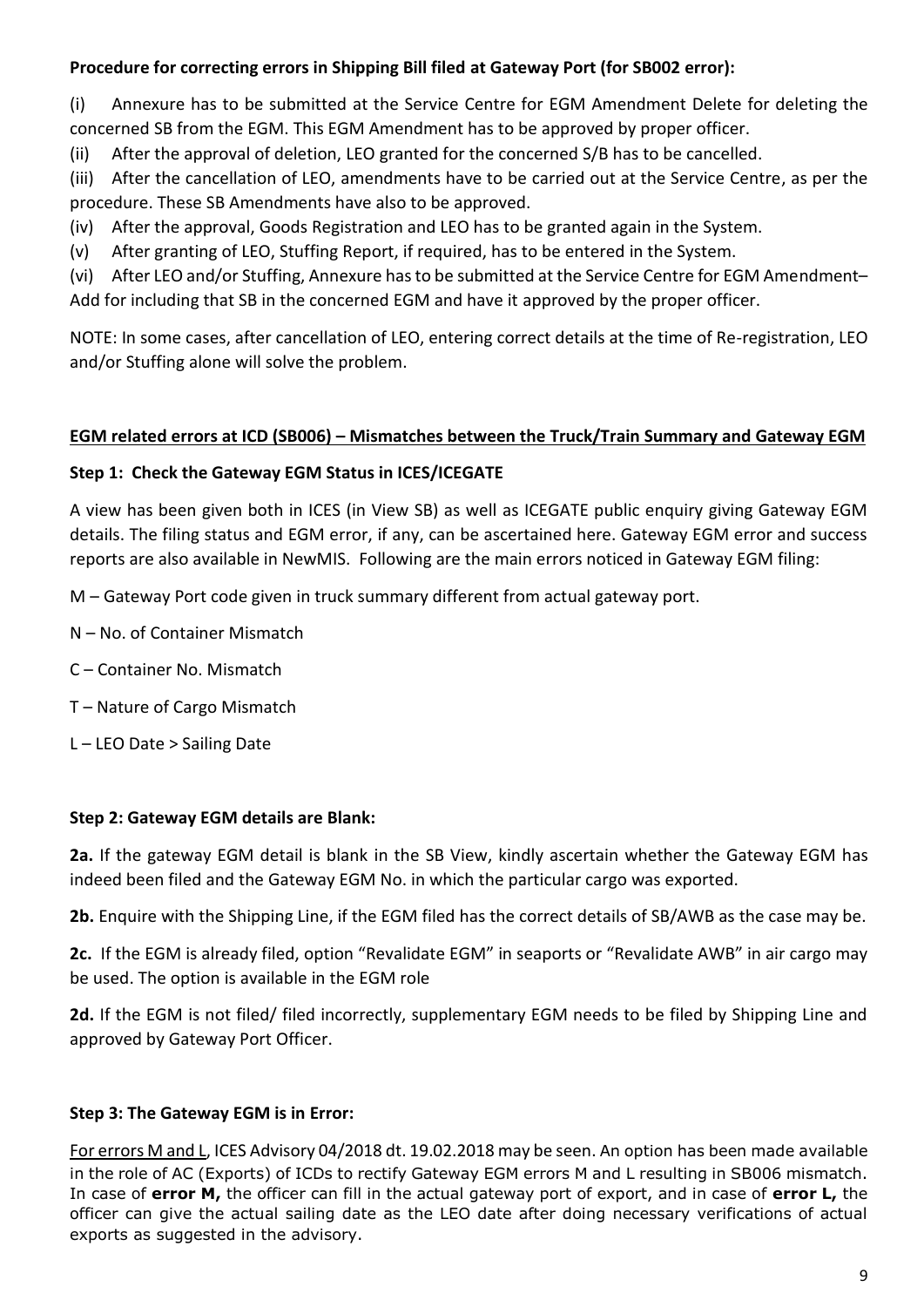For errors N and C, an option has been made available in the Preventive Officer role (PREV\_OFF) at the Gateway Port to rectify container details. (ICES Advisory 08/18 dt. 09.03.2018). The preventive officer can amend container details in the Gateway EGM CTR Amendment Option to remove the mismatch after verifying the package and quantity details and satisfying himself that there is no short shipment.

For Error A in Gateway EGM, the option of "Revalidate EGM" may be used.

Once the above corrections are made, the gateway port has been given the option to Revalidate EGM in the EGM role to validate the gateway EGM with the corrected values. Even in cases where the local EGM/truck summary is submitted after the filing of the Gateway EGM for some reason, the option to Revalidate EGM should be used first.

With the above options, solution is available with the customs officer for rectifying all the major EGM errors.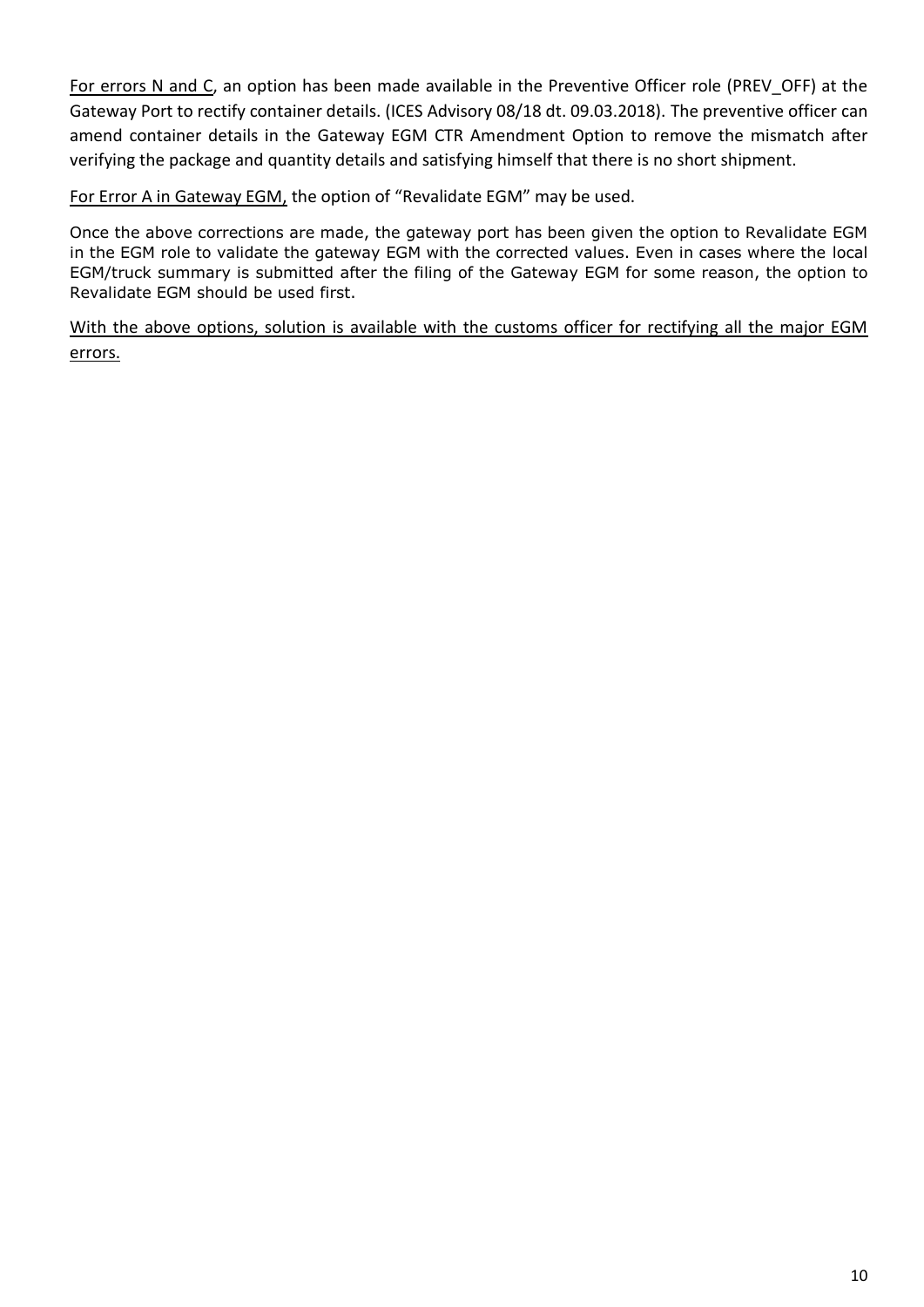Board has issued Circular 05/2018 dt. 23.02.2018 in this regard. Consequently, the officer interface module has been designed and made available in ICES (ICES Advisory 05/2018 dt. 26.02.2018). The advisory lists the steps to be followed while using the officer interface.

- (ii) It may be noted that this utility is available only for those SBs where:
	- a) The error is SB005 only. The SB wise error can be seen from the IGST Integration Status Report in NewMIS. Since this report is at invoice level, it may be verified that there is no error other than SB005 for any of the SBs. **Only those SBs where there SB005 error exists for at least one invoice and the remaining invoices are validated with SB000 shall be available for rectification in this module.** On entering any ineligible SB number, the system shall not allow further processing.
	- b) If all the invoices of that SB are already validated with SB000, that SB shall not be available for any modification in this utility. Similarly, those single invoice SBs filed before 31.10.2017 where the SB level validation was run despite the SB005 error (as detailed in Para 4(vi) above) shall also be not available in this module. For each of these invoices, the system will throw up an error stating that **there is no invoice for this SB pending validation.**
	- c) The SBs whose data have not been transmitted by GSTN will also not appear in this module. These SBs shall not be available in the IGST Integration Report either. For such SBs, system will throw up an error that "**There is no information received from GSTN for this SB**". The exporter may be advised to correct the inconsistencies in GST Returns as detailed in Para 5 first before submitting the concordance table.
- (iii) As discussed in the advisory, after entering the eligible SB number, the first screen shown on the system shall be the details as declared by the exporter in his GSTR 1 and as transmitted by GSTN. The next screen shall show the officer the details available in the SB. Here, the officer can accept/change the IGST refund amount basing on the concordance table as also discussed elaborately in the Illustration given in the advisory. The officer shall have to verify each invoice and enter the IGST Refund amount for the system to allow to continue to the next screen. The option to rectify the approved IGST amount has been given to the officer for him to correct any mistakes made by the exporter in declaring the same in SB. The officer can also change the amount if the exporter had inadvertently entered zero value in the SB although he has declared and paid the IGST in the GST Returns for that SB. While the officer shall do the verification basing on the concordance table submitted by the exporter, he can calculate the IGST amount against each invoice himself (ref ICES Advisory 011/2017 dt. 26.07.2017) in case he finds the concordance table to be inaccurate.
- (iv) Once the verified IGST amount is entered for all the invoices, the officer can move to the next screen and confirm the invoice mapping as per the concordance table. Once completed, the system shall calculate the IGST scroll amount for that SB. It may be noted here that notwithstanding the amount entered by the officer, the IGST Scroll amount **shall be reduced appropriately for the invoices where composite rate of drawback has been claimed for some items.** In case, all the items in an invoice are composite drawback rate availed, the IGST scroll amount shall consequently be calculated as zero.
- (v) The verified SBs shall be available for the next scroll even if the error code in the IGST Integration status report does not change immediately. As also discussed above, once all the invoices of a SB are verified, it shall not be available again for any further rectification in this module.

With this module, solution is available with the customs officer for all the pending SB005 SBs.